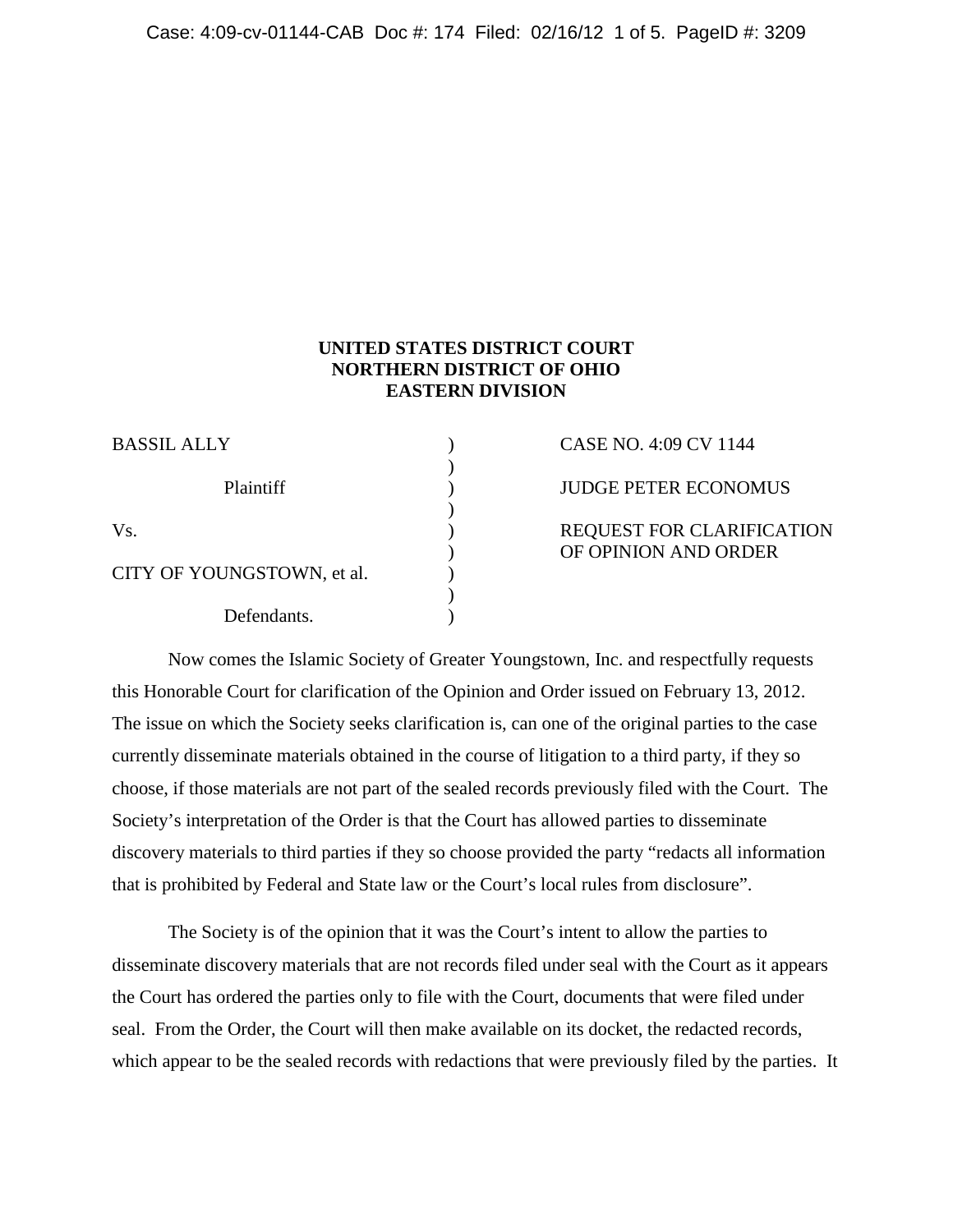## Case: 4:09-cv-01144-CAB Doc #: 174 Filed: 02/16/12 2 of 5. PageID #: 3210

does not appear as though the discovery materials are going to be filed with the Court with redaction.

The City of Youngstown and Jay Macejko's interpretation of the Order is that the discovery materials cannot be disseminated at this point, even with the redactions, until after the parties have filed the redacted sealed records with the Court and certified by affidavit that all appropriate redactions have been made.

In an effort to avoid unintentional violations of the Order, the Society is seeking clarification of the Order to ascertain at what point in time a party, if they so choose, is able to disseminate discovery materials that have been redacted according to the Court's Order.

In addition, the Society seeks clarification of the Order with regards to a series of documents that fall into a different category other than the document exchanged during the course of litigation and documents filed under seal. It appears, from review of the docket, that text messages were submitted to the Court throughout the proceedings for an in-camera inspection. It appears that these text messages, and any log provided along with those messages, are part of the Court record, but do not necessarily qualify as documents filed under seal and are not necessarily documents that were disseminated in the course of discovery. The Society is seeking the release of all documents that are part of the Court record, including these text messages and any logs associated with them. It is apparent from the records that some of these text messages were deemed to be relevant by Court Order and were ordered to be disseminated while others were not. As it is the Society's purpose in this case to seek the disclosure of any and all evidence of discrimination, the Society is only seeking the release of those text messages, with any logs identifying the sender and recipient, that were deemed relevant by the Court and does not seek the release of any series of documents in which the Court previously found there was no probative evidence in the case.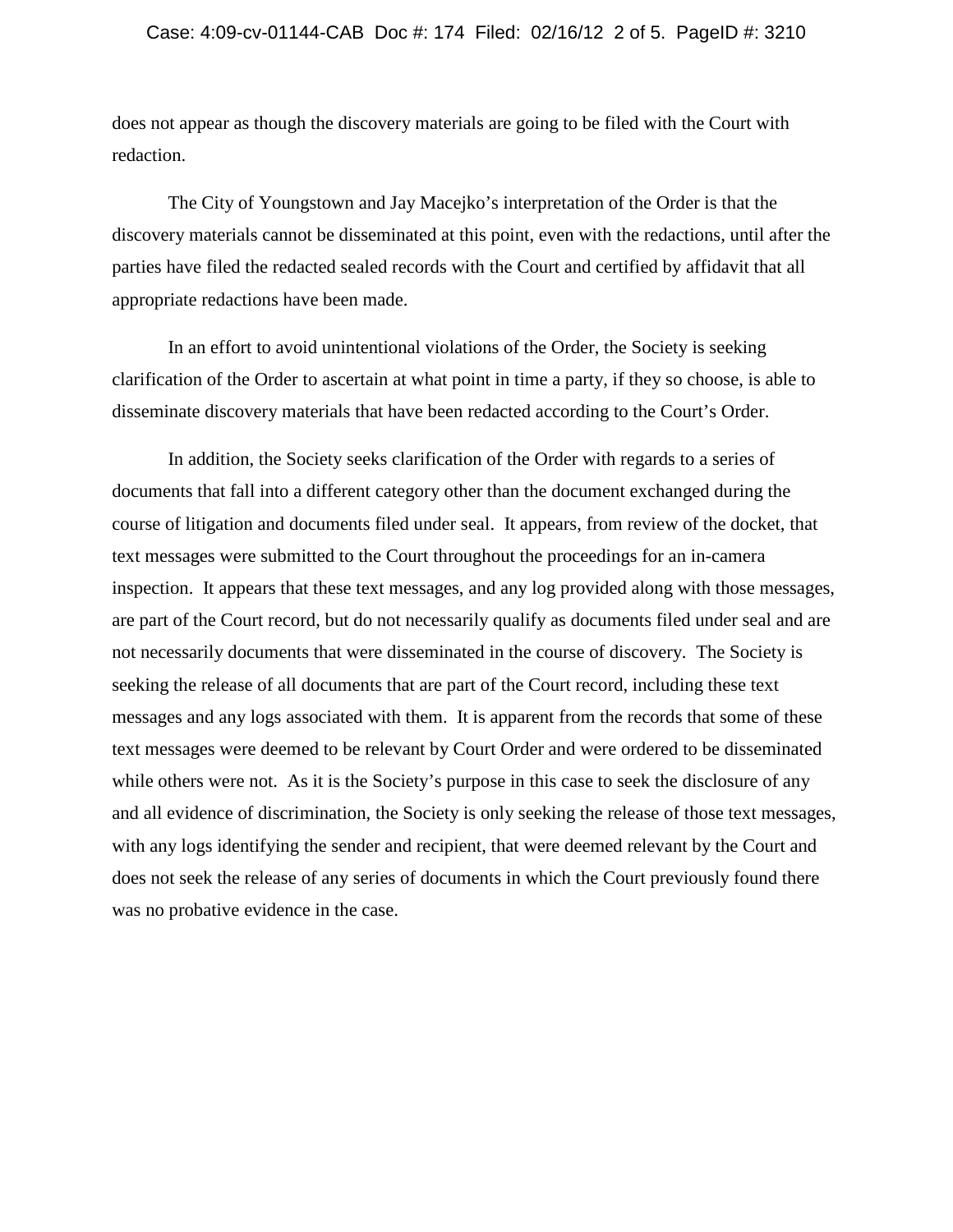Respectfully submitted,

/s/Scott R. Cochran Scott R. Cochran #0065497 19 E. Front Street Youngstown, Ohio 44503 (330) 743-6300 phone (330) 743-6323 fax Scochran@atwaycochran.com

## **CERTIFICATE OF SERVICE**

A copy of the foregoing was filed electronically with the Court. Notice of this filing will be sent to all counsel by operation of the Court's electronic filing system. Parties may access this filing through the Court's system.

> /s/Scott R. Cochran Scott R. Cochran #0065497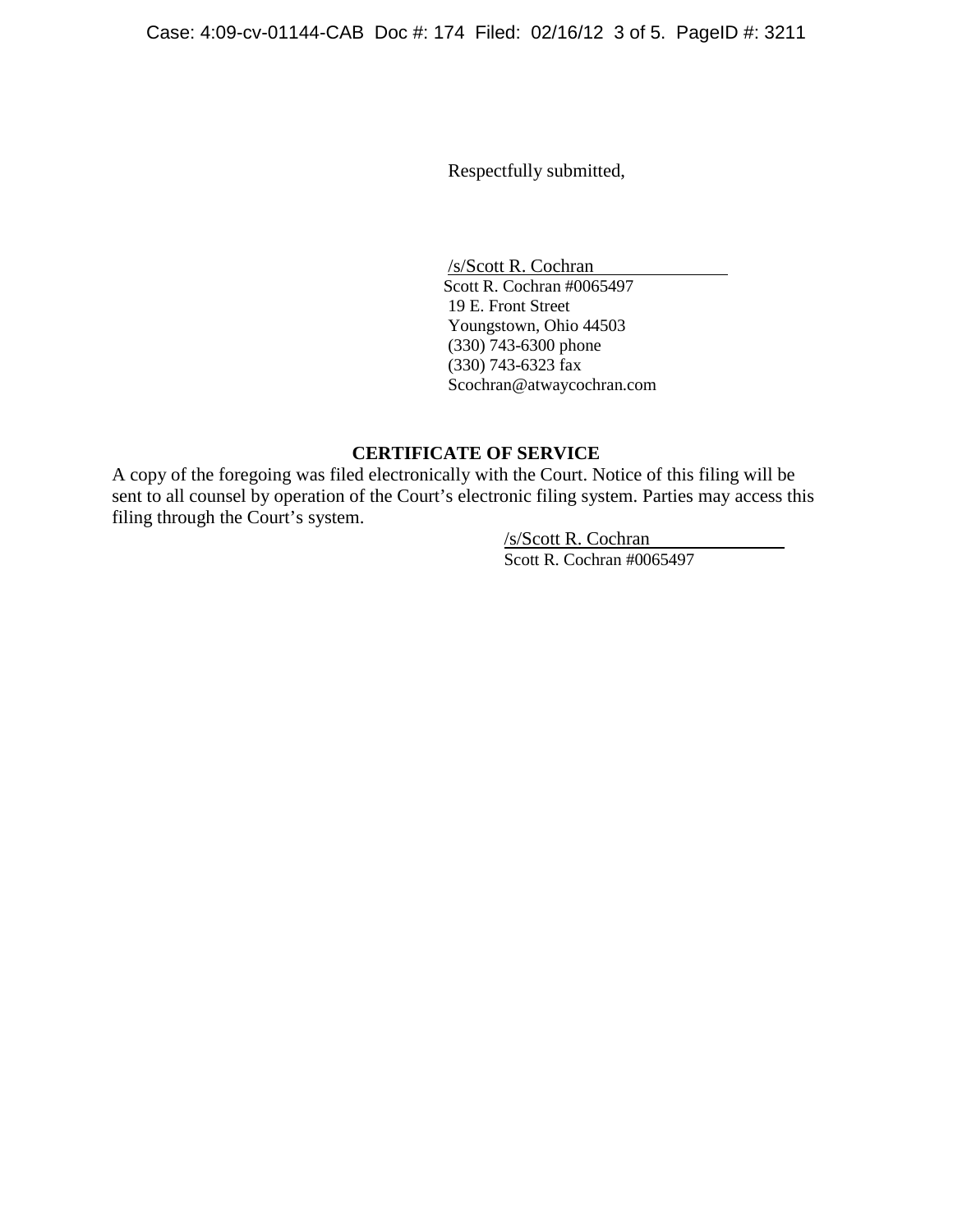Case: 4:09-cv-01144-CAB Doc #: 174 Filed: 02/16/12 4 of 5. PageID #: 3212